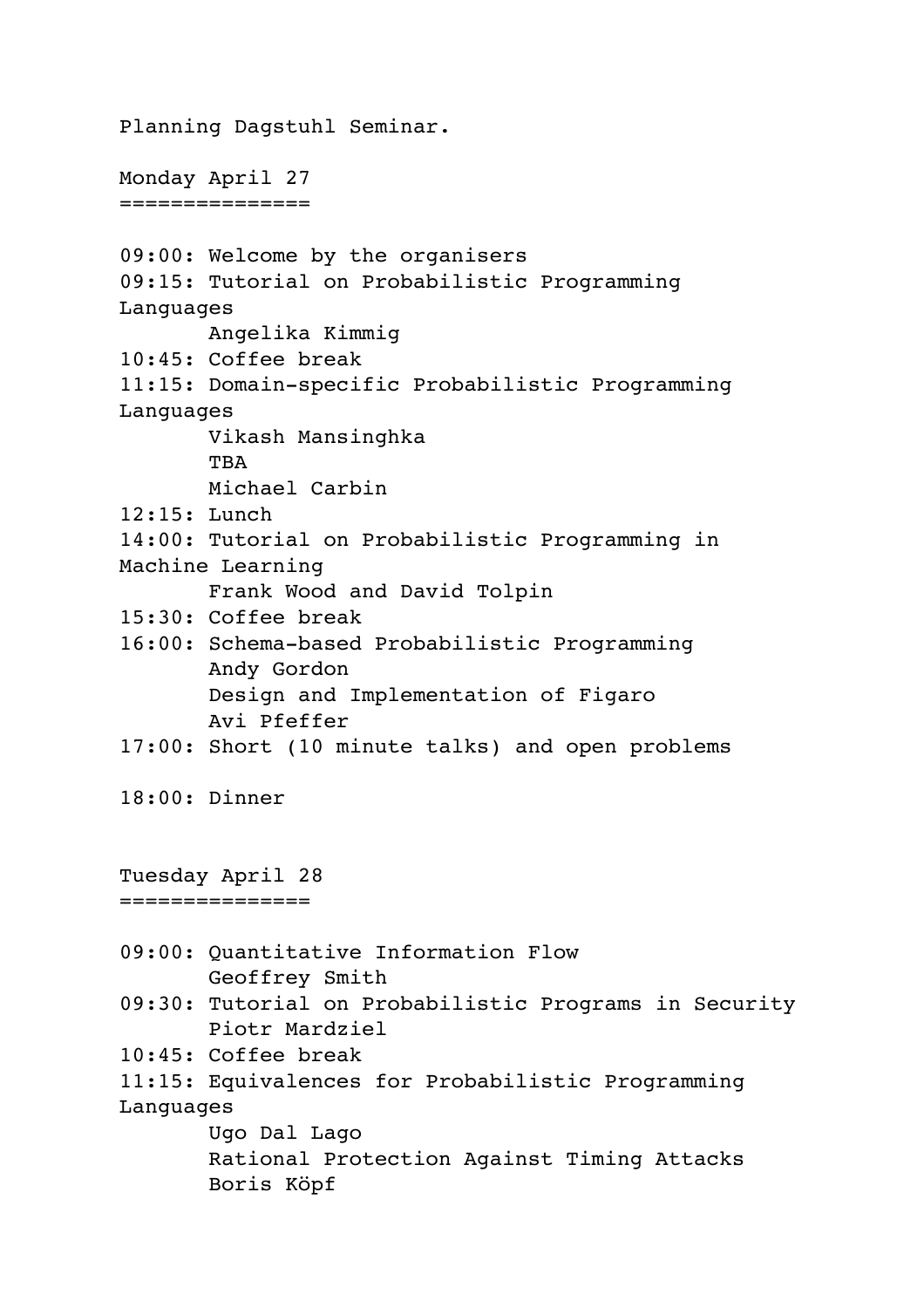- 12:15: Lunch
- 14:00: Dual Abstractions of Hidden Markov Models Tahiry Rabehaja Security and Privacy Catuscia Palamidessi **TBA** Gilles Barthe
- 15:30: Coffee break
- 16:00: Dyna Jason Eisner
- 17:00: Short (5-10 minute talks) and open problems: Marco Gaboardi Catuscia Palamidessi Geoffrey Smith
- 18:00: Dinner

Wednesday April 29

===============

09:00: Tutorial on Probabilistic Programming in Machine Learning

Frank Wood

- 10:30: Coffee break
- 11:00: On Hardness of Almost-Sure Termination Benjamin Kaminski Termination of Probabilistic Programs Luis Ferrer Fioriti
- 12:15: Picture in front of the Dagstuhl chapel
- 12:20: Lunch
- 13:45: Computability of Conditioning Cameron Freer Conditioning in Probabilistic Programs Friedrich Gretz Conditioning by Lazy Partial Evaluation Chung-chieh Shan Domain-specific Probabilistic Programming

Languages

Vikash Mansinghka

- 15:45: Coffee break
- 16:15: Three tokens suffice Joel Ouaknine